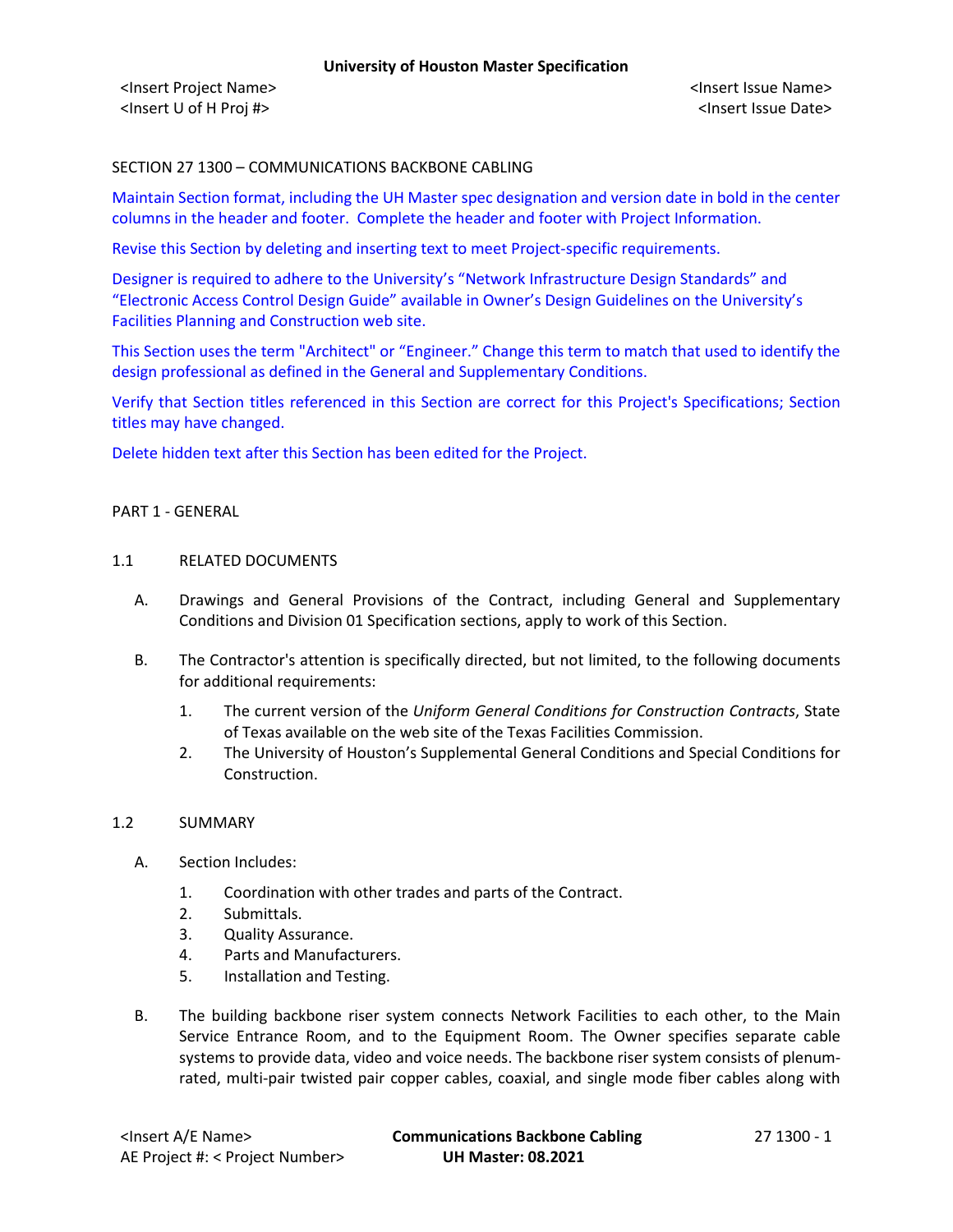associated termination systems. This Section covers labor, equipment, supplies, materials and testing involved in installing, terminating and labeling copper and fiber backbone infrastructure as described on the Drawings or required by these Specifications.

# 1.3 COORDINATION

- A. New cable plant requiring connection to, or disconnection from, University of Houston campus networks is to be performed the UIT Project Manager. Campus networks include telephone, local and wide area, video, cable television, and fiber optic networks.
- B. Drawings in general are diagrammatic. It is the full responsibility of the Contractor to be familiar with the location of equipment involved under the work of other trades to eliminate conflicts between fiber and copper cable installation and the work of other trades.
- C. Direct questions and issues regarding IT coordination to the UIT Project Manager.

# 1.4 SUBMITTAL ADMINISTRATIVE REQUIREMENTS

A. Follow the Submittal Administrative Requirements as stated in Section 01 3300 "Submittal Procedures." Use electronic format only.

# 1.5 ACTION SUBMITTALS

- A. Submit installation plan, and keep up-to-date throughout the Project, indicating:
	- 1. Equipment and personnel.
	- 2. Materials and staging area.
	- 3. Start and completion dates.
	- 4. Locations, including floor, room and building.
	- 5. Installation plan shall be reviewed, approved and stamped by the Contractor's on-site RCDD prior to submittal for review and approval by the UIT Project Manager.
- B. Submit copper cable pulling plan for all multi-pair copper cables with a pair count of 25 pairs or greater, that includes, but is not limited to, the following:
	- 1. Each cable run and route.
	- 2. Date and duration of the pull.
	- 3. Pulling methodology and equipment setups.
	- 4. Pulling tension calculations for each pull in the run.
	- 5. Safety issues and precautions to be taken.
- C. Submit cable pulling plan, as follows:
	- 1. Indicate the installed backbone conduit layout in schematic format, including junction boxes and distances between junction boxes.
	- 2. Indicate contents of each conduit.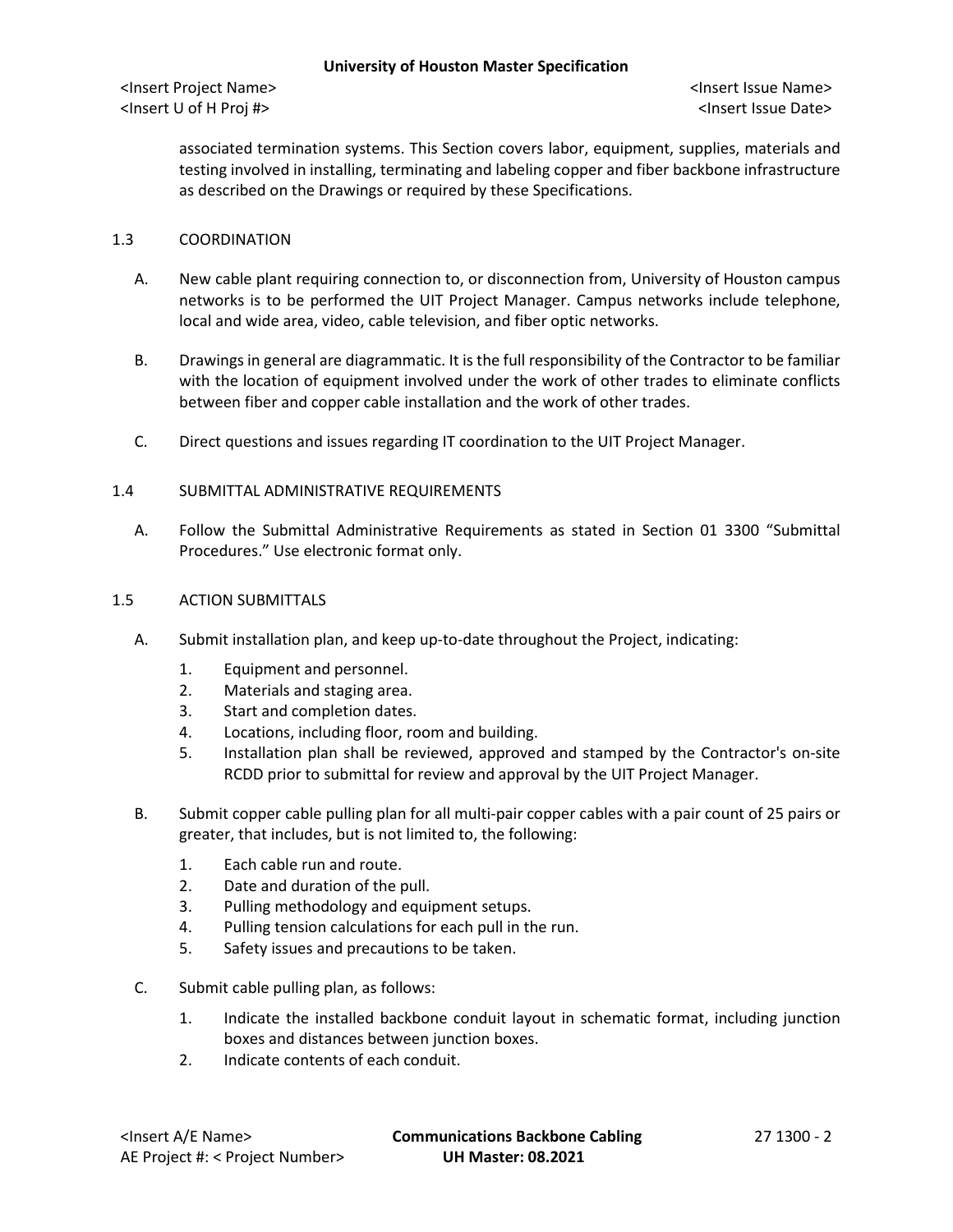## **University of Houston Master Specification**

<Insert Project Name> <Insert Issue Name> <Insert U of H Proj #> <Insert Issue Date>

- 3. Indicate the cable pulling calculations, conduit fill ratios and actual cable runs and tensions.
- 4. Cable pulling plan and calculations shall be reviewed, approved and stamped by the Contractor's on-site RCDD prior to submittal for review and approval by the UIT Project Manager.
- D. Cable Splicing Submittals
	- 1. Fiber fusion splicing method and procedures.
	- 2. Schedules of copper and fiber cables to be spliced.
	- 3. Copper splicing method and procedures.
	- 4. Certification documents for all splicing personnel.
	- 5. Cut sheets of accurate locations of fiber and copper splice closures.
- E. Shop Drawing Submittals to include:
	- 1. Room penetration Drawing.
	- 2. Communications extension pathway Drawing.
	- 3. Riser conduit anchoring Drawing.
	- 4. Conduit chase Drawing.
	- 5. Communications pathway Drawing.
	- 6. Junction box, gutter and pull box labeling Drawing.
	- 7. Cabinet / rack elevation Drawing.
	- 8. Floor plan for all NF rooms.
	- 9. Wall elevation Drawings for all NF rooms.
- F. Manufacturer's data, including part numbers, cut sheets and detailed descriptions, for all proposed equipment.
- G. Submit cable inventory data for all fiber, copper, and coaxial cabling and termination equipment. Submit data in Microsoft Excel format (current version), listing products furnished, including:
	- 1. Manufacturer's name.
	- 2. Manufacturer's part numbers and com code numbers.
	- 3. Cable numbers as described in Section 27 0553 "Identification for Communications Systems."
	- 4. Location and riser assignments.
	- 5. Installed lengths for all fibers.
	- 6. This requirement applies to copper cable, fiber optic cable, and all termination equipment.
- H. Product data for all termination and test equipment to be used by Contractor to perform work.
	- 1. Calibrate equipment with traceability to National Institute of Standards and Technology (NIST) requirements.
	- 2. Include a copy of calibration and certification that equipment calibration meets NIST standards and has been calibrated at least once in the previous calendar year.
	- 3. Test equipment data shall be reviewed, approved and stamped by the Contractor's onsite RCDD prior to submittal for review and approval by the UIT Project Manager.

| <lnsert a="" e="" name=""></lnsert> | <b>Communications Backbone Cabling</b> | 27 1300 - 3 |
|-------------------------------------|----------------------------------------|-------------|
| AE Project #: < Project Number>     | <b>UH Master: 08.2021</b>              |             |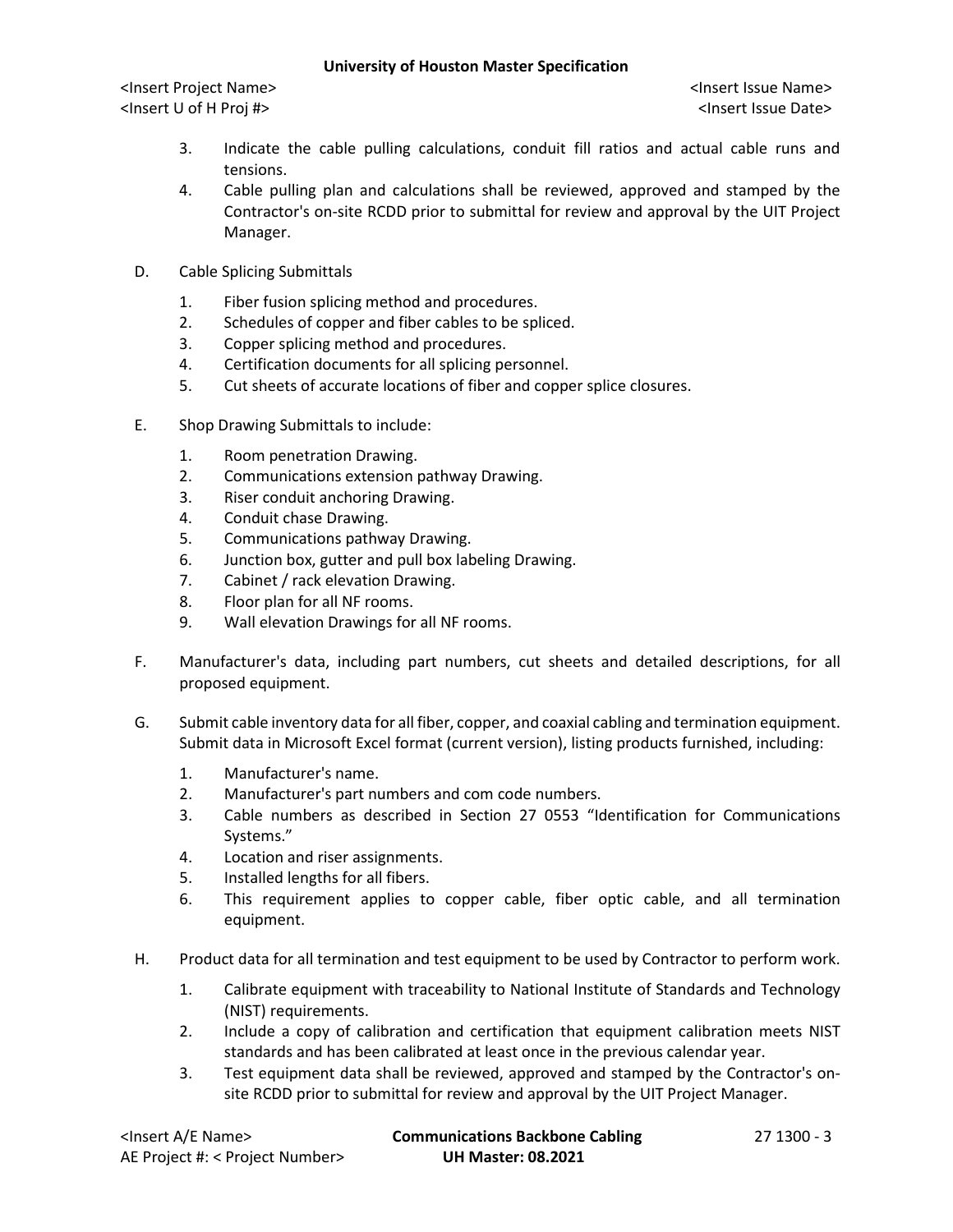### 1.6 INFORMATIONAL SUBMITTALS – Not Used

## 1.7 QUALITY ASSURANCE

- A. Verification
	- 1. Verify that the installation and material used has been inspected by the UIT Project Manager before it is enclosed within building features, or otherwise hidden from view. Contractor shall bear costs associated with uncovering or exposing installations or features that have not been inspected.
- B. Equipment
	- 1. Use equipment and rigs designed for pulling, placement and termination of multi-pair copper and fiber optic cabling ; including reel trucks, mechanical mules, sheaves, shoes, anchors etc., and equipment for drilling masonry, installing anchors, etc., to install support and cable management hardware.

#### PART 2 - PRODUCTS

## 2.1 PARTS AND MANUFACTURERS

- A. Refer to Section 01 2500 "Substitution Procedures" for variations from approved manufacturers or parts*.* Obtain prior written approval for substitutions from both the Owner's Project Manager and the UIT Project Manager.
- B. Backbone Cables
	- 1. Superior Essex
		- a. Part Number: 109-097-02 or 09-034-02 Solid Copper Backbone/Tie Copper Cable: 24 AWG, UTP, Category 3, OSP Backbone Cables with an overall metallic shield.

#### C. Protector Panels.

- 1. Circa Enterprises
	- a. Entrance Terminals: 188OECA1-100G
	- b. Protector Modules: Gas Protector Unit 3BIE
- D. Copper Termination Hardware (Cat 3, legacy applications) Main Cross Connect (MC)
	- 1. Panduit
		- a. 5 Pair: P110KB1005
		- b. 4 Pair: P110KB1004
	- 2. CommScope
		- a. 5 Pair: UNK-110-WB-5M-100PR
		- b. 4 Pair: UNK-110-WB-4M-100PR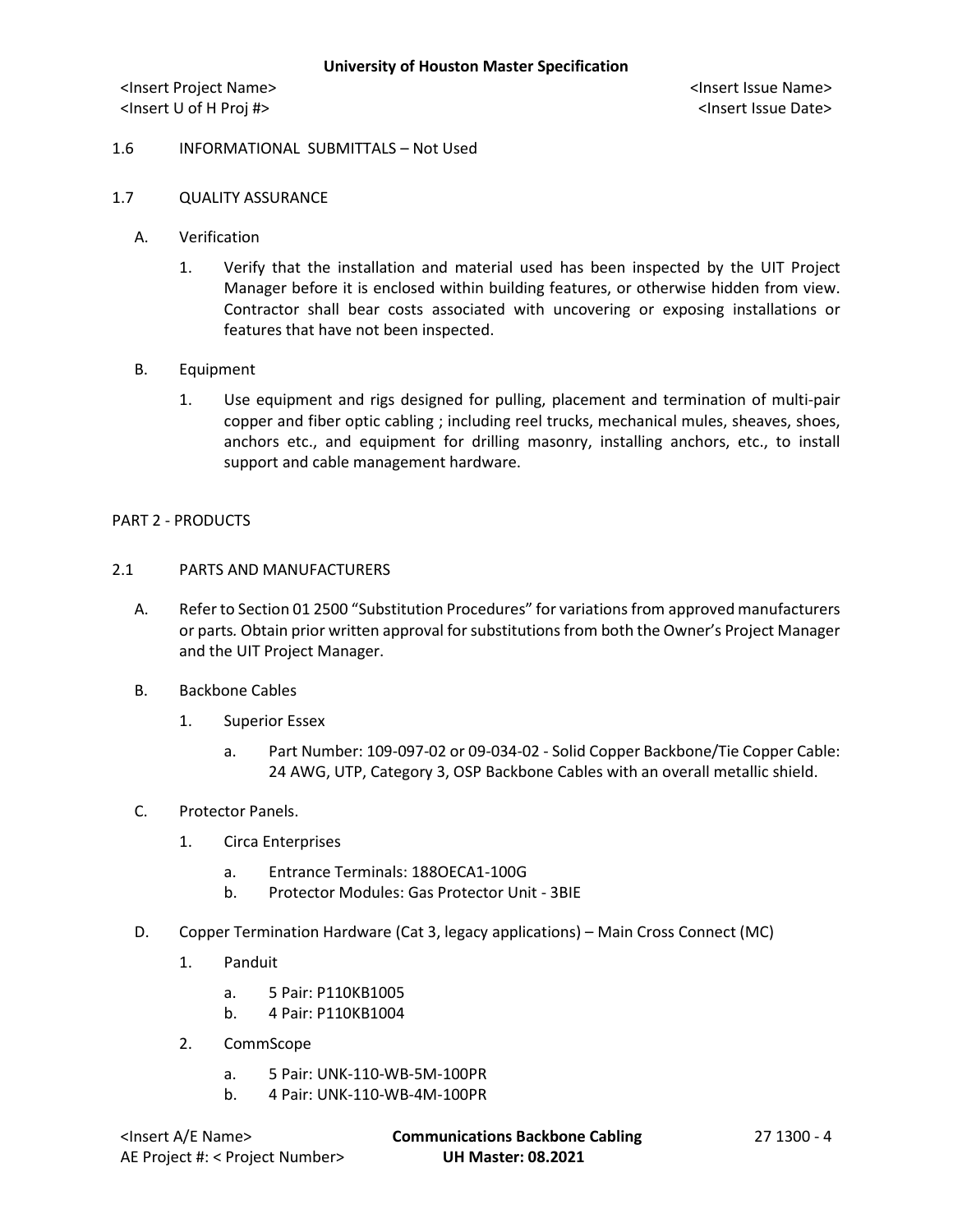- E. Copper Termination Hardware (Cat 3, legacy applications) Building Distribution Frame (BDF)
	- 1. Panduit
		- a. 5 Pair: P110KB1005
		- b. 4 Pair: P110KB1004
	- 2. CommScope
		- a. 5 Pair: UNK-110-WB-5M-100PR
		- b. 4 Pair: UNK-110-WB-4M-100PR
- F. Angled Patch Panels (Cat 3, legacy applications) Equipment and IDF 48-port, filled and terminated with appropriate number of black RJ-45 jacks.
	- 1. Panduit UICMPPA48BLY
	- 2. CommScope 760207308
- G. Copper Termination Hardware (Cat 6) Main Cross Connect (MC)
	- 1. Panduit
		- a. 5 Pair: P110KB1005
		- b. 4 Pair: P110KB1004
	- 2. CommScope
		- a. 5 Pair: UNK-110-WB-5M-100PR
		- b. 4 Pair: UNK-110-WB-4M-100PR
- H. Copper Termination Hardware (Cat 6) Building Distribution Frame (BDF)
	- 1. Panduit
		- a. 5 Pair: P110KB1005
		- b. 4 Pair: P110KB1004
	- 2. CommScope
		- a. 5 Pair: UNK-110-WB-5M-100PR
		- b. 4 Pair: UNK-110-WB-4M-100PR
- I. Angled Patch Panels (Cat  $6$ ) Equipment and IDF 48-port, filled and terminated with appropriate number of black RJ-45 jacks.
	- 1. Panduit UICMPPA48BLY
	- 2. CommScope 760207308
- J. Fabric Inner-duct
	- 1. MaxCell
- K. Metallic Tone Tape
	- 1. Arnco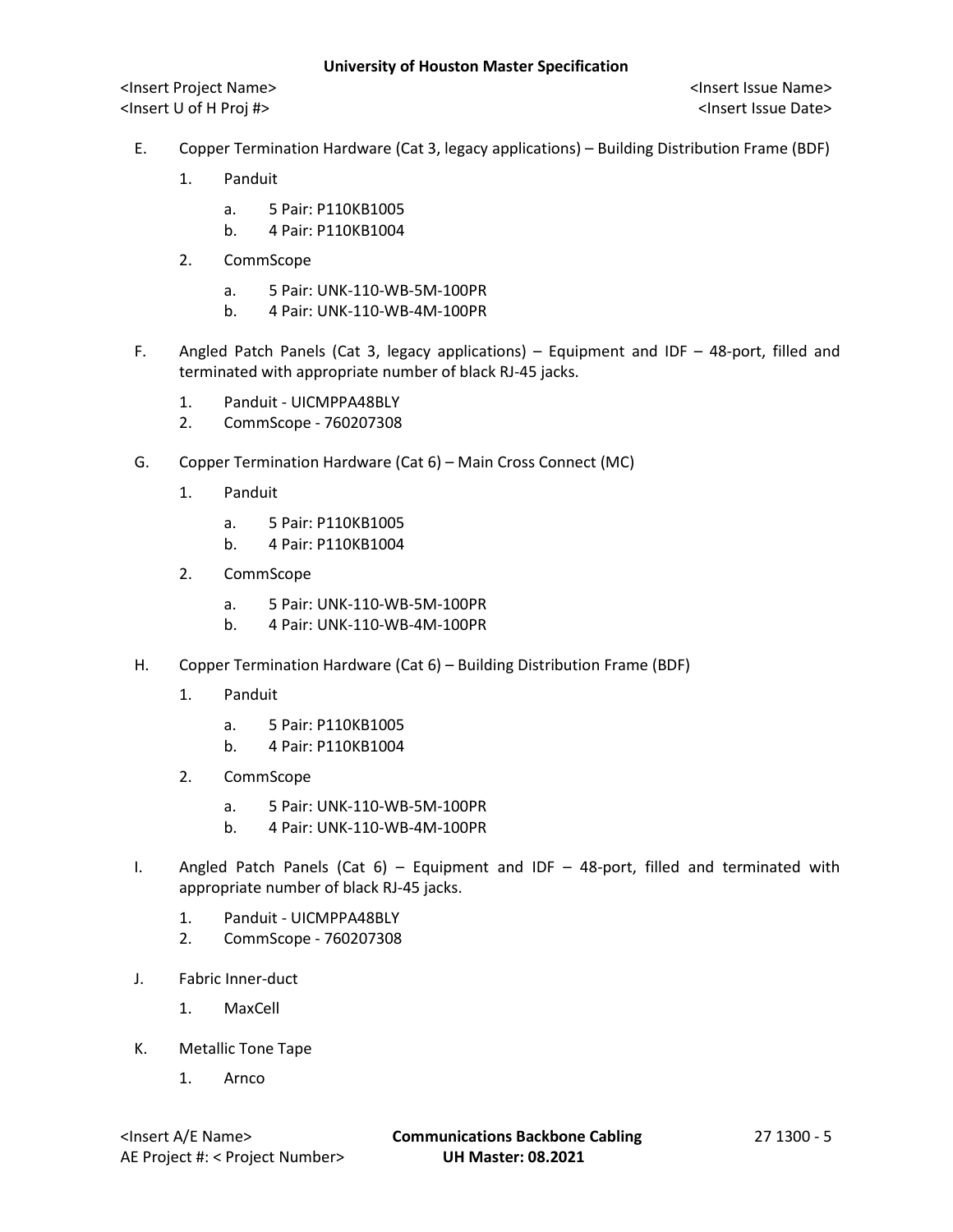- a. DL WP12LC Tone Tape
- L. Outside Plant Fiber Optic Cable
	- 1. CommScope
		- a. 144-strand 9/125-micron single-mode outside plant rated fiber optic cable
		- b. 48-strand 9/125-micron single-mode outside plant rated fiber optic cable
		- c. 12-strand 62.5/125-micron multimode outside plant rated fiber optic cable (MM OSP cable shall be used only for fire alarm systems on the main campus; all other applications, including UH Technology Bridge fire alarm system, shall use SM OSP cable)
		- d. Powered fiber cable, single-mode (OS2), 4 fibers, indoor/outdoor, 12 AWG conductor: PFC-3014L12
	- 2. Corning
		- a. 144-strand 9/125-micron single-mode outside plant rated fiber optic cable
		- b. 48-strand 9/125-micron single-mode outside plant rated fiber optic cable
		- c. 12-strand 62.5/125-micron multimode outside plant rated fiber optic cable (MM OSP cable shall be used only for fire alarm systems on the main campus; all other applications, including UH Technology Bridge fire alarm system, shall use SM OSP cable)
- M. Inside Plant Fiber Optic Cable
	- 1. CommScope
		- a. 24-strand Plenum-rated 9/125-micron single-mode fiber optic cable
		- b. 12-strand Plenum-rated 9/125-micron single-mode fiber optic cable
		- c. 6-strand Plenum-rated 62.5/125-micron multi-mode fiber optic cable
	- 2. Corning
		- a. 24-strand Plenum-rated 9/125-micron single-mode fiber optic cable
		- b. 12-strand Plenum-rated 9/125-micron single-mode fiber optic cable
		- c. 6-strand Plenum-rated 62.5/125-micron multi-mode fiber optic cable
- N. Fiber Termination Hardware
	- 1. Rack-mounted Fiber Distribution Units
		- a. CommScope
			- 1) For ER: #SD-4U
			- 2) For NFs: #SD-2U
			- 3) For Powered Fiber Cable: #RFE-SLG-EMT/1U
		- b. Corning
			- 1) For ER: #CCH-04U
			- 2) For NFs: #CCH-02U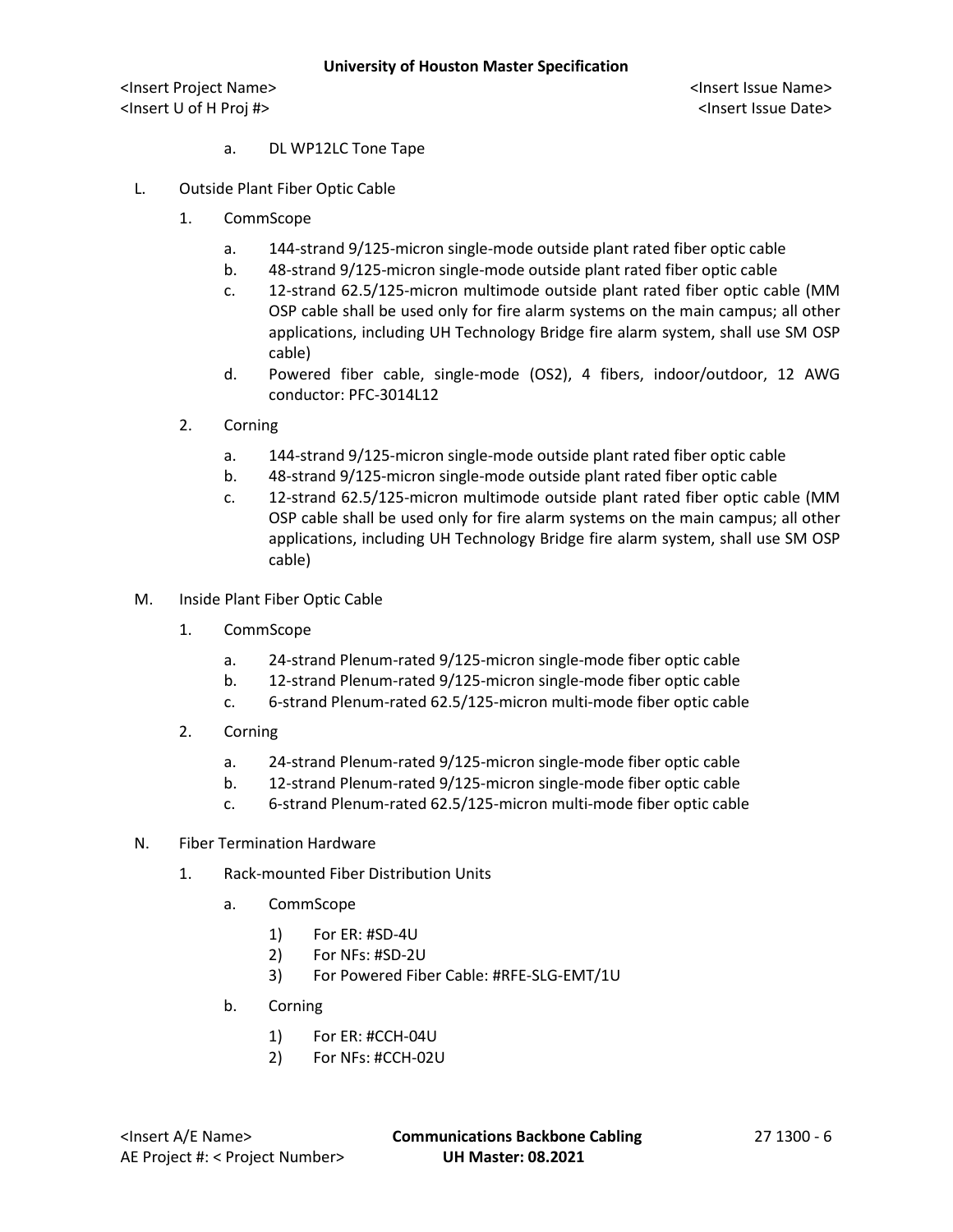2. Use LC fiber connectors, except in the case of fire alarm systems using multimode fiber optic cable, which require ST fiber connectors.

# O. Firestopping Materials

Designer: Coordinate with UIT Project Manager to include the specific EZ-Path model(s) required for the Project.

- 1. Basis of Design Product: Specified Technologies EZ-Path firestop pathways.
- 2. Comply with requirements of Section 07 8413 "Penetration Firestopping."

# PART 3 - EXECUTION

- 3.1 CABLE INSTALLATION OUTSIDE PLANT
	- A. Communications conduits shall be the top tier utility within the duct bank with a minimum of 18-inch separation from high voltage cabling.
	- B. All fiber optic cable with loose tube construction installed underground shall be gel filled or constructed of appropriate waterproofing compounds.
	- C. Fiber optic cable installed in manholes between buildings shall have a minimum of two (2) complete loops of at least 50 feet in each manhole.
	- D. A copper tracer line shall be run with all fiber that is in a non-metallic conduit. In each conduit, install a pull cord having a metallic member (tone tape) with a minimum test rating of 200 pounds pulling strength. Secure all pull cords to prevent accidental removal.
	- E. Fiber optic cables shall have minimum 20-foot service loops at the terminating ends and all approved splice points. Place service loops with large bend radii neatly bundled on walls or attached to the bottom side of ladder trays in 'figure-8' configuration.
	- F. Install cable runs in one continuous length from bulkhead connector to bulkhead connector without splices, unless given a specific directive otherwise in the Drawings.
	- G. Place all newly installed fiber optic cable inside fiber optic inner duct with one-inch inside diameter when not in conduit or utility tunnel cable tray.
	- H. When splicing into the Metro fiber ring, all fiber cable installations shall be 100 percent terminated except as directed by the UIT Project Manager.
	- I. Install plastic dust caps on all unused fiber terminations.
	- J. Single-mode cable attenuation at 1310nm shall not exceed 1 dB plus 0.0008 dB per foot, end to end.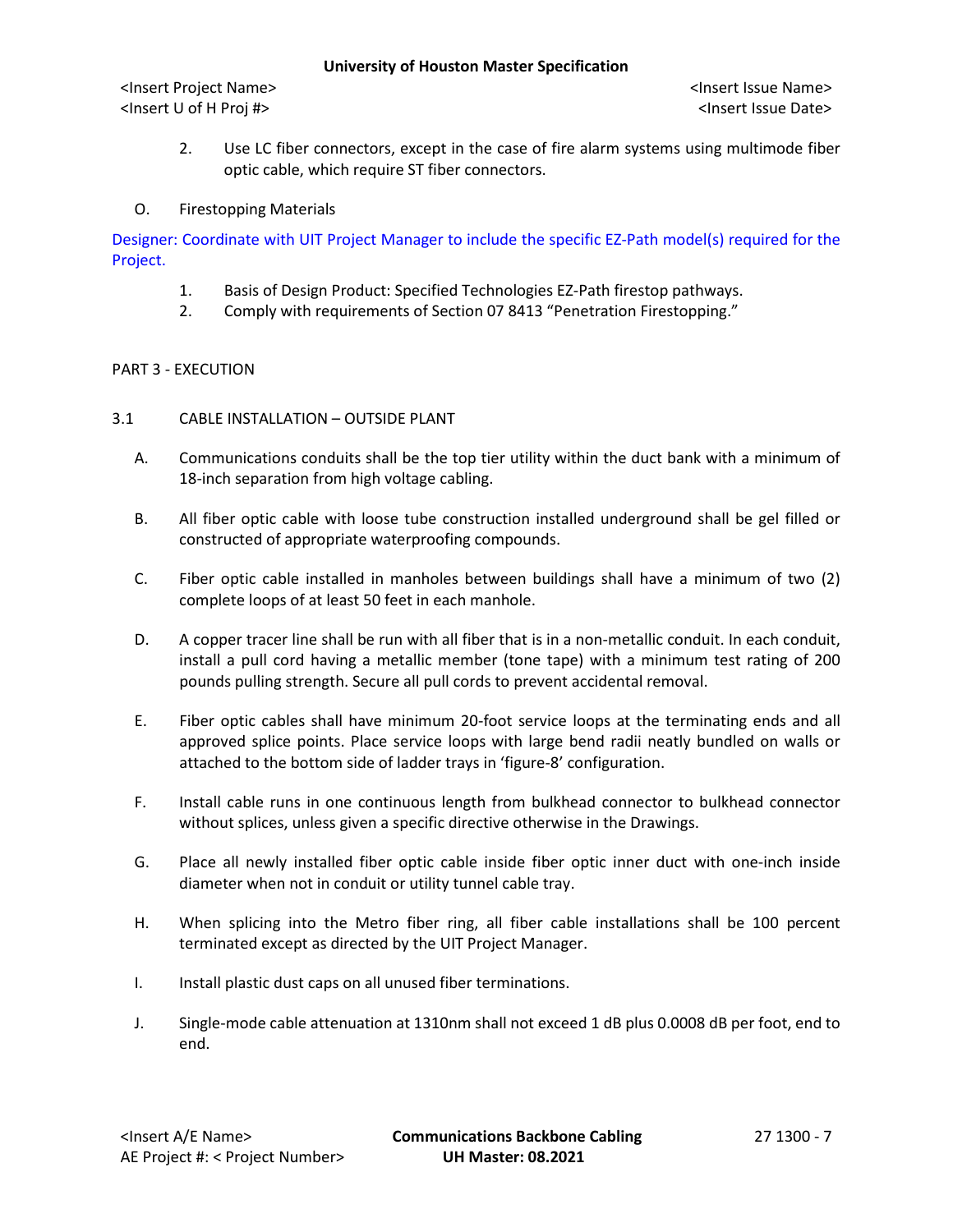#### **University of Houston Master Specification**

<Insert Project Name> <Insert Issue Name> <Insert U of H Proj #> <Insert Issue Date>

- K. The average/maximum fiber splice loss shall be 0.05/0.3 dB for single-mode fusion splices and 0.10/0.3 dB for mechanical splices.
- L. Include two fiber optic cables in each elevator umbilical.
- M. Install shield bond connectors to the shields of all cables terminated at the Protector Panels.
- N. Voice backbone cables installed in underground conduits or a tunnel shall be gel-filled PIC cable to a termination point within the ER. The backbone cable shall then be cross-connected to the protector blocks.
- O. Apply an appropriate amount of damming compound over the end of filled copper cables in indoor or dry environments to prevent seepage of cable filling compounds where encapsulant cannot be used.
- P. Prior to closure assembly in dry or indoor installations, all exposed cable pairs shall have the filling compound thoroughly cleaned off the cable insulation using appropriate cleaning solvents.
- Q. All splice cases used in the multi-pair voice backbone shall be waterproof.
- R. Test all spliced pairs and clear all splice-related faults prior to sealing the closure
- S. Voice backbone cables shall have a minimum 10-foot service loop when terminated in the NF and at any splice points in telecommunications manholes.
- T. Submit preliminary fiber test results to the UIT Project Manager after installation and before being put into service to provide for correction of any non-conformities or inconsistencies and to avoid disruptions to the active network.

## 3.2 BACKBONE CABLE TESTING

- A. Provide end-to-end test results for all copper UTP and fiber optic lines.
- B. All fiber optic cable shall be visually inspected and optically tested on the reel upon delivery to the installation site. Test all fibers for continuity and attenuation using Optical Loss Test Sets (OLTS) or an Optical Time Domain Reflectometer (OTDR), an access jumper with like fiber, a pigtail, and a mechanical splice.
- C. After installation, provide end-to-end (bi-directional) test measurements for single-mode and multimode fibers (2 wavelengths per test are required). Test results shall be submitted for review as part of installation inspection requirements.
- D. Test all fibers in the completed end-to-end system, following the technical criteria and formulae in the applicable section of ANSI/TIA-568-x-D. Note however, that all fiber shall be tested, rated and guaranteed for Ethernet GigaSPEED 1000B-X performance. Additionally, all fiber optic cable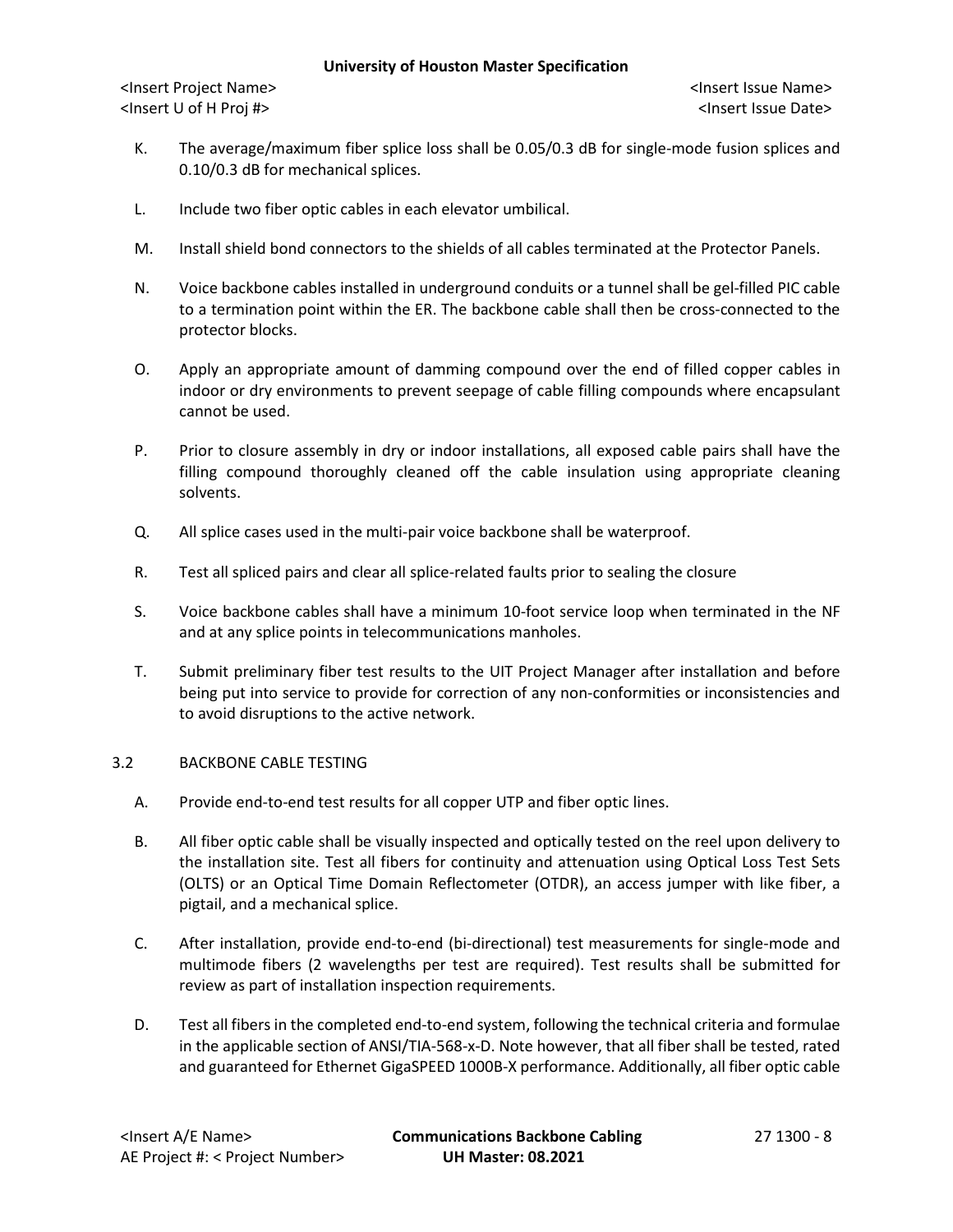#### **University of Houston Master Specification**

<Insert Project Name> <Insert Issue Name> <Insert U of H Proj #> <Insert Issue Date>

links shall pass all installation and performance tests both recommended and mandated by the cable manufacturer.

- E. All multi-pair copper cable pairs installed shall be tested to ANSI/TIA-568-x-D, Category 3 or Category 6 equivalent performance specifications using level IIe or higher field testers. In addition, provide loop resistance measurements in ohms and dB loss at 1 KHz, 8 KHz, and 256 KHz.
	- 1. Test each pair and shield of each cable for opens, shorts, grounds, and pair reversal. Correct any reversed or grounded pairs. Examine open and shorted pairs to determine if problem is caused by improper termination. If termination is proper, tag bad pairs at both ends and note on termination sheets.
	- 2. If copper cables contain more than the number of bad pairs shown in the table below, or if outer sheath damage is the cause of bad pairs, remove and replace the entire cable.

| <b>CABLE SIZE</b> | <b>MAXIMUM BAD PAIRS</b> |
|-------------------|--------------------------|
| <100              |                          |
| 101 to 300        | $1 - 3$                  |
| 301 to 600        | $3 - 6$                  |
| >601              | ь                        |

MAXIMUM PERMISSIBLE BAD PAIRS IN CAT 3 CABLING

- F. Notify Owner's Project Manager and UIT Project Manager at least 24 hours prior to testing to allow observation at Owner's discretion. If Owner confirms intention to observe, agree with UIT Project Manager upon a reasonable starting time. Should UIT Project Manager not be present at the scheduled commencement time, Contractor may begin testing as scheduled.
- G. Format: Submit test results in two (2) formats: first, original file(s) downloaded from tester; second, data in Excel format with the following fields: NF RM # / RM # of drop / Port # / all relevant test information in as many fields as necessary.
- H. All test results shall be recorded and submitted to Owner for checking within 10 business days of cable installation.

# 3.3 CABLE AND TERMINATION PANEL LABELING

A. Label the installed cables in accordance with Section 27 0553 "Identification for Communications Systems."

# 3.4 CABLE SUPPORT

- A. Provide cable supports and clamps to attach cables to backboards and walls.
	- 1. Attach horizontal and vertical backbone cables at 2-foot intervals using Owner-approved supports such as D-rings or jumper troughs utilized for wire management.